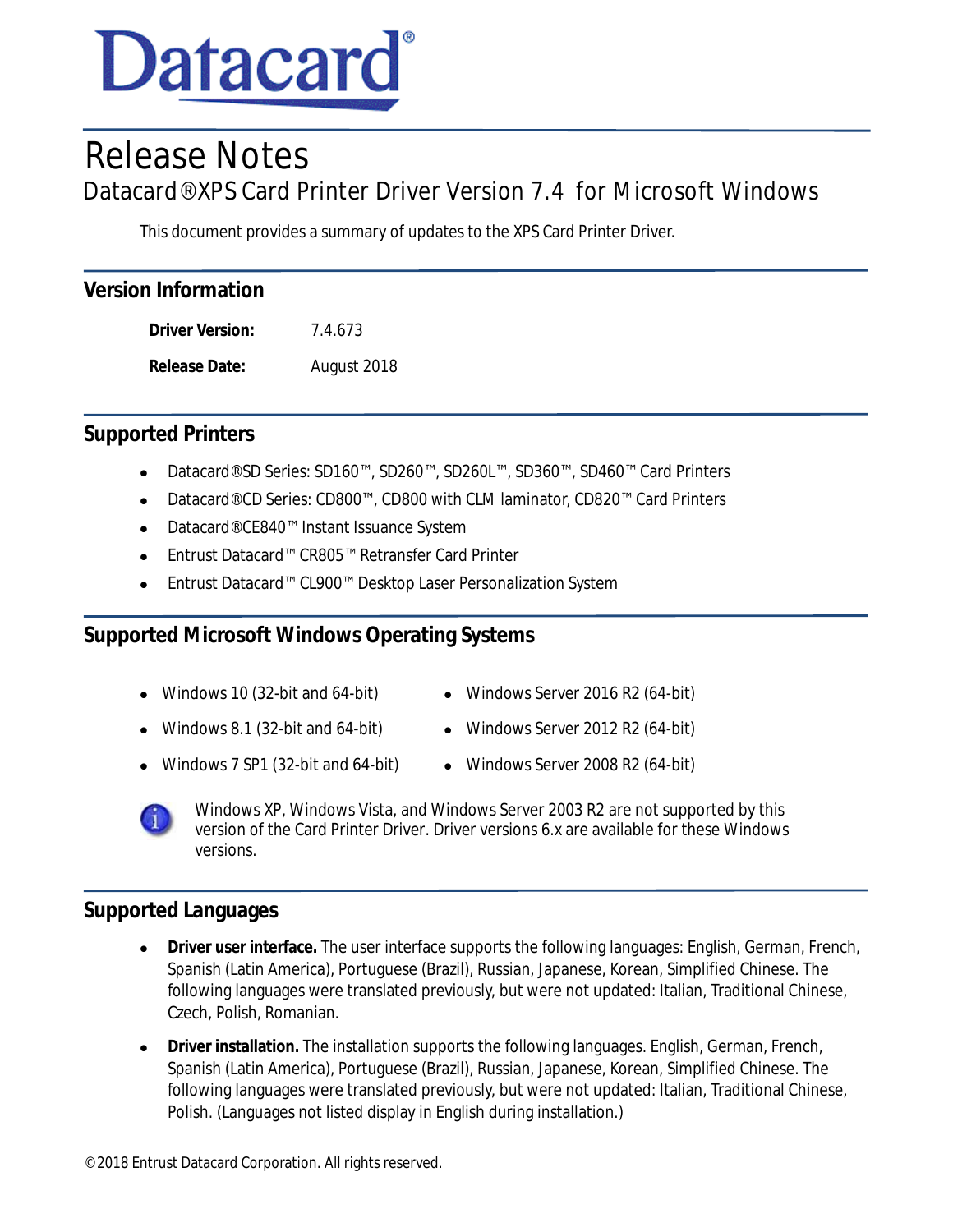## **New Features**

 Added the **Card Eject Side** option to **Printing Preferences > Advanced**. The option allows you to specify if the front or back side of the card is facing up when it is ejected into the output hopper. The default is the last side printed.



The Card Eject Side option is supported for manual and automatic duplex, laminator, and kiosk systems.

It is not supported for embosser or desktop laser systems.

The card eject side option also is available in the XPS Driver SDK.

- Added support for over-the-edge printing from applications that do not support the ISO ID-1 Retransfer paper size when printing to a CR805 retransfer card printer. The Card Printer Driver allows you to select the ISO ID-1 (85.60 x 53.98 mm) paper size and then automatically adjusts the image origin to better align the image on the card so that there are no white edges on the card.
- Added selections to the **Obscure Black Panel** option on the **Printing Preferences > Advanced** page.
- Added multi-hopper and laser firmware version information to the **Printer Properties > Printer Status** tab.
- Added support for several functions though the use of .INI files. The following files are installed by the Card Printer Driver and can be modified as needed:
	- **KMask.INI—Masks cardholder information on the print ribbon K panel. The .INI file is supported** for SD-, CD-, and CE-series direct-to-card printers only.
	- **KBlock.INI**—Defines areas of a card where the K panel is not used to print card data.
	- **ImageOriginOffset.INI—The ImageOriginOffset.INI file can be used when you select the ISO ID-1** (85.60 x 53.98 mm) paper size to print to a CR805 retransfer card printer from an application that does not support the ISO ID-1 Retransfer paper size. The .INI file allows you to fine-tune the image origin to further align an image on the card. The values entered in the .INI file are applied to the defaults in the Card Printer Driver.
- Removed driver reliance on DPCL to establish the initial communication with the printer. The Card Printer Driver can use any of the enabled communication protocols (DPCL, DPCL2, or DPCL2Secure) to establish communication.
- Added support for Windows Server 2016
- Added support to print images at 300 DPI. The Card Printer Driver renders the image at 300 DPI and adjusts the image position so that it prints properly on the card. This is used only by certain printers and is a factory-installed printer setting.
- Added support in the Card Printer Driver to check for card retrieval messages from kiosk systems and provide the information to the SDK.